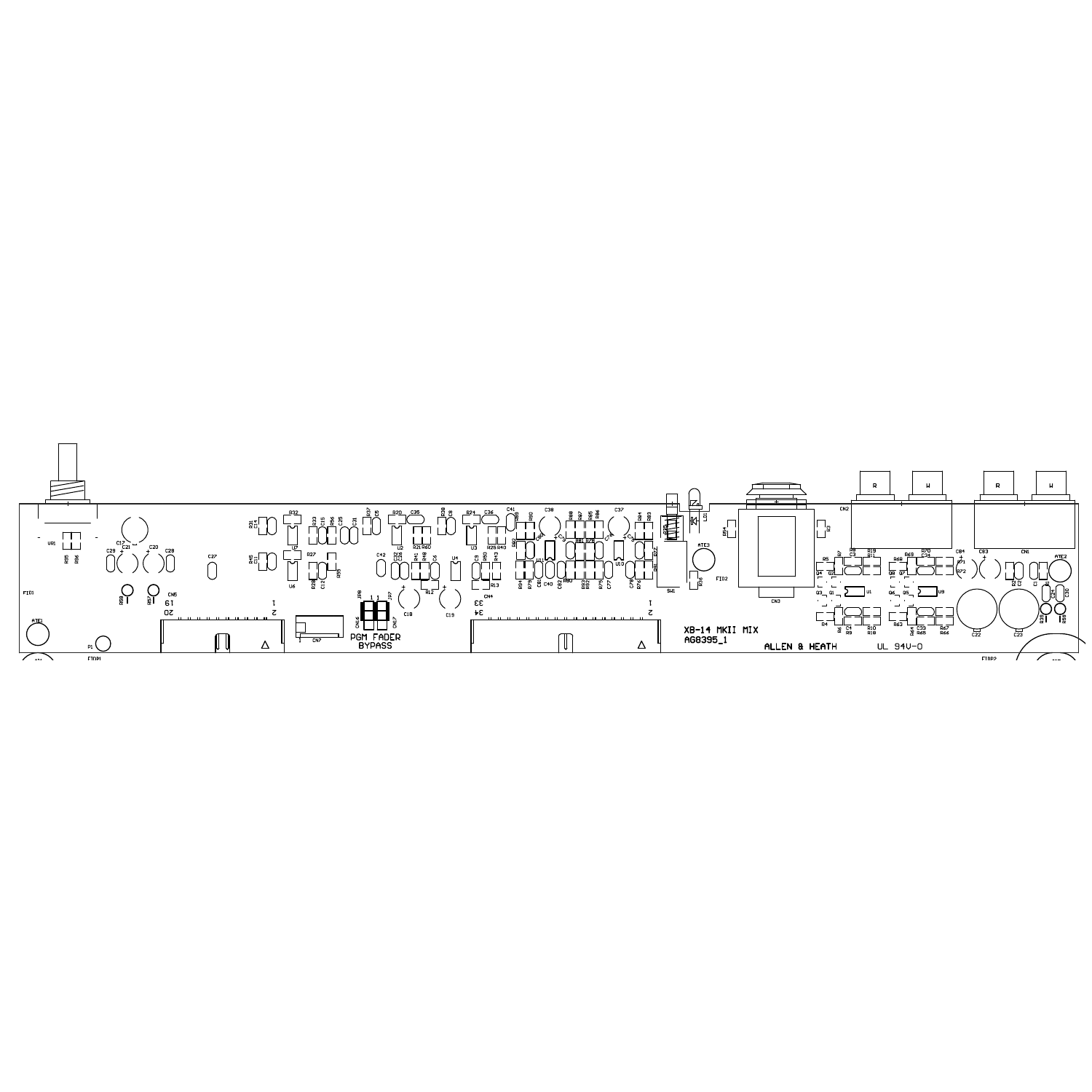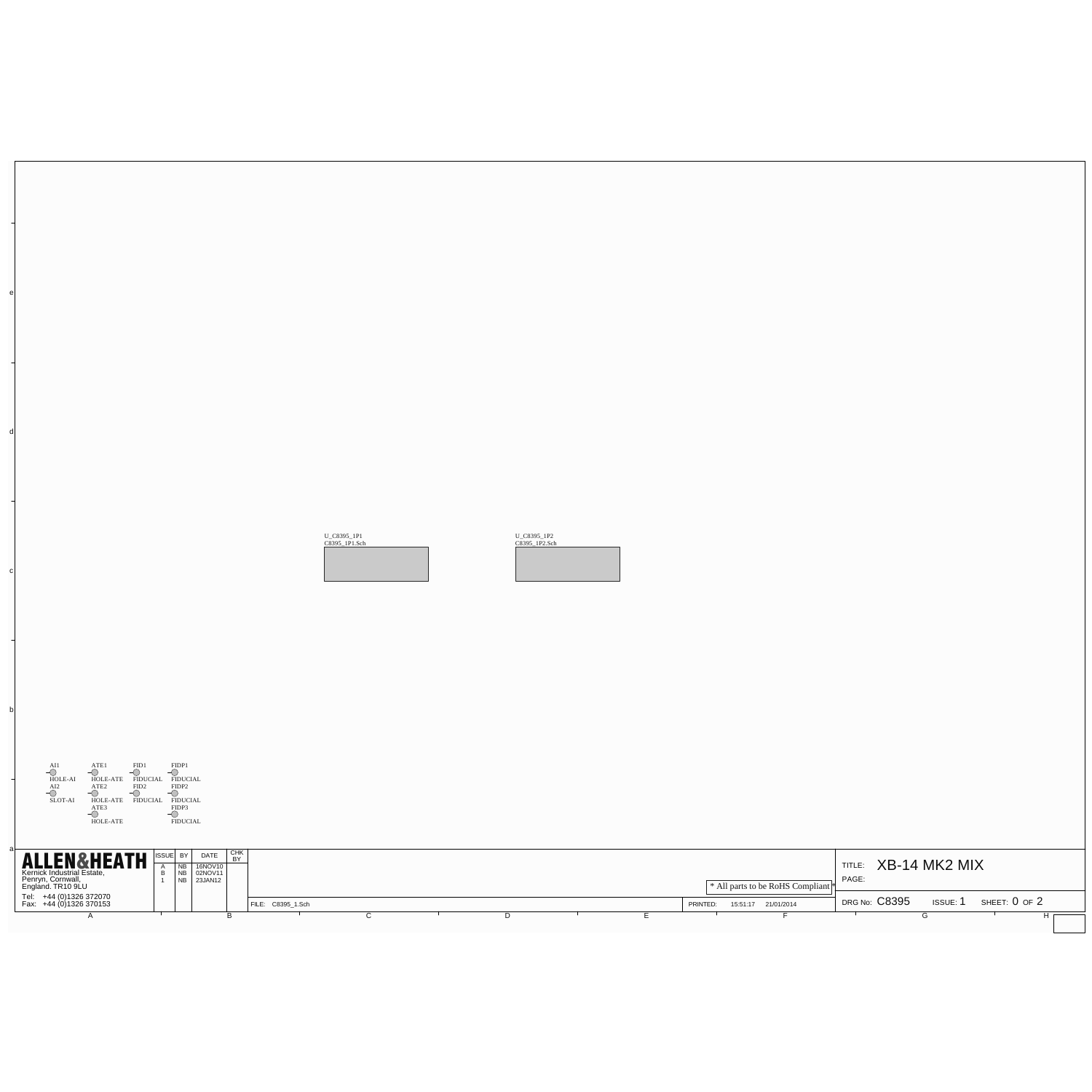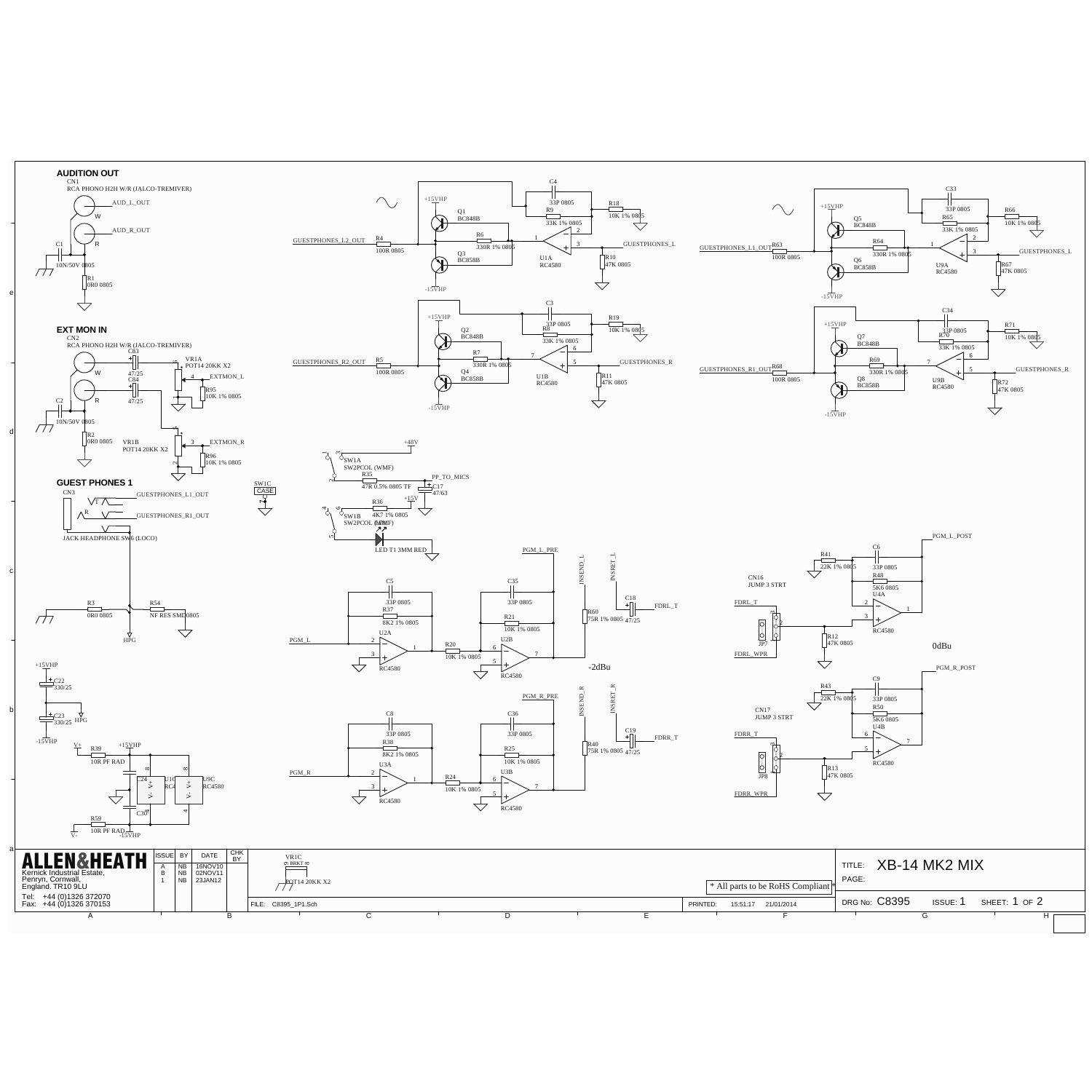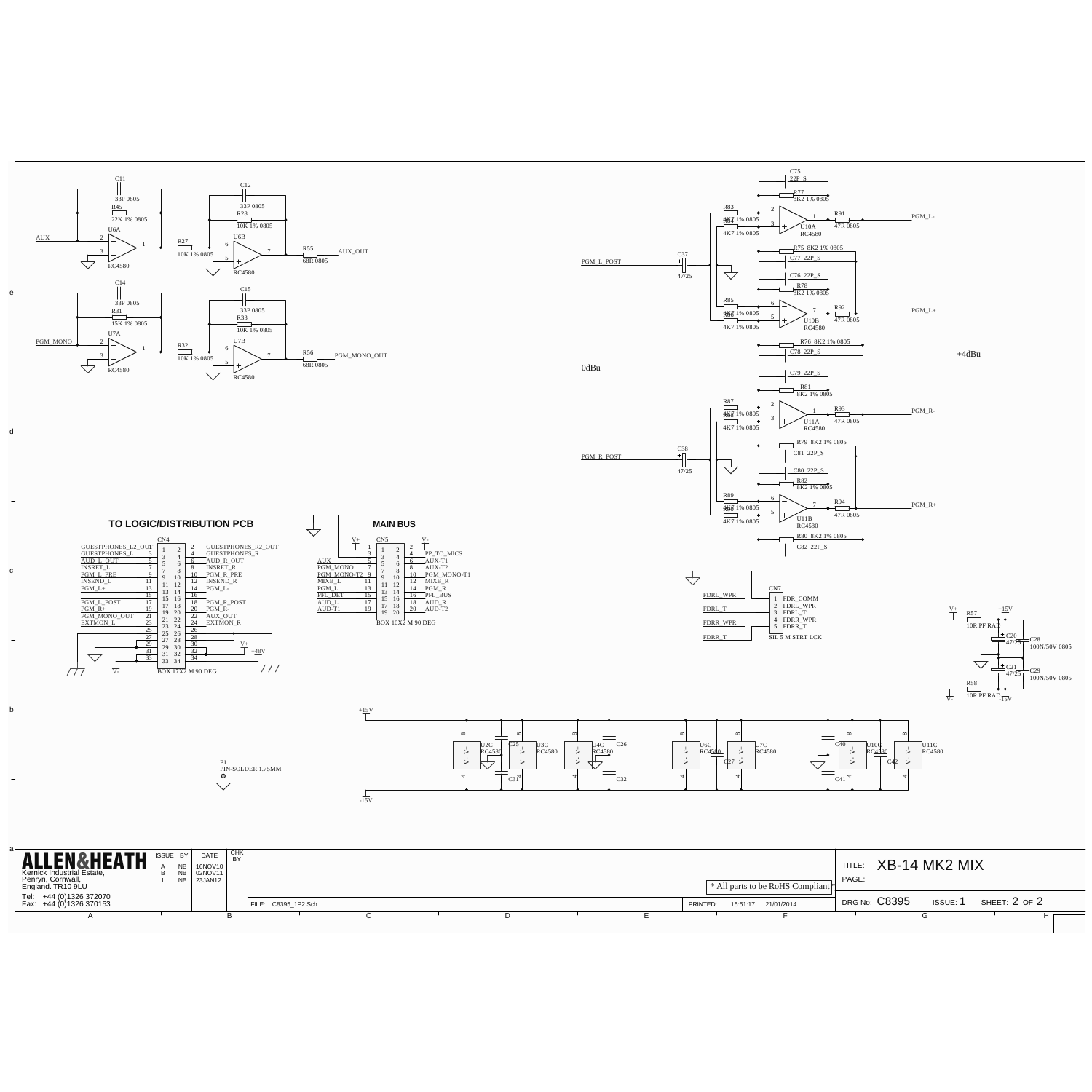| Designator      | Description                                                     | <b>A&amp;H PART</b> |
|-----------------|-----------------------------------------------------------------|---------------------|
| C1              | CAPACITOR CERAMIC SMD0805 10N 50V (AF2849)                      | AF2849              |
| C <sub>2</sub>  | CAPACITOR CERAMIC SMD0805 10N 50V (AF2849)                      | AF2849              |
| C3              | CAPACITOR CERAMIC SMD0805 33P (AF4887)                          | AF4887              |
| C4              | CAPACITOR CERAMIC SMD0805 33P (AF4887)                          | AF4887              |
| C5              | CAPACITOR CERAMIC SMD0805 33P (AF4887)                          | AF4887              |
| C6              | CAPACITOR CERAMIC SMD0805 33P (AF4887)                          | AF4887              |
| C8              | CAPACITOR CERAMIC SMD0805 33P (AF4887)                          | AF4887              |
| C9              | CAPACITOR CERAMIC SMD0805 33P (AF4887)                          | AF4887              |
| C11             | CAPACITOR CERAMIC SMD0805 33P (AF4887)                          | AF4887              |
| C12             | CAPACITOR CERAMIC SMD0805 33P (AF4887)                          | AF4887              |
| C <sub>14</sub> | CAPACITOR CERAMIC SMD0805 33P (AF4887)                          | AF4887              |
| C <sub>15</sub> | CAPACITOR CERAMIC SMD0805 33P (AF4887)                          | AF4887              |
| C <sub>17</sub> | CAPACITOR ELECTROLYTIC 47uF 63V (AF0217)                        | AF0217              |
| C18             | CAPACITOR ELECTROLYTIC 47uF 25V (AF0208)                        | AF0208              |
| C19             | CAPACITOR ELECTROLYTIC 47uF 25V (AF0208)                        | AF0208              |
| C20             | CAPACITOR ELECTROLYTIC 47uF 25V (AF0208)                        | AF0208              |
| C <sub>21</sub> | CAPACITOR ELECTROLYTIC 47uF 25V (AF0208)                        | AF0208              |
| C <sub>22</sub> | CAPACITOR ELECTROLYTIC 330uF 25V (AF0227)                       | AF0227              |
| C <sub>23</sub> | CAPACITOR ELECTROLYTIC 330uF 25V (AF0227)                       | AF0227              |
| C <sub>24</sub> | CAPACITOR CERAMIC SMD0805 100N 50V (AF2851)                     | AF2851              |
| C25             | CAPACITOR CERAMIC SMD0805 100N 50V (AF2851)                     | AF2851              |
| C <sub>26</sub> | CAPACITOR CERAMIC SMD0805 100N 50V (AF2851)                     | AF2851              |
| C <sub>27</sub> | CAPACITOR CERAMIC SMD0805 100N 50V (AF2851)                     | AF2851              |
| C28             | CAPACITOR CERAMIC SMD0805 100N 50V (AF2851)                     | AF2851              |
| C <sub>29</sub> | CAPACITOR CERAMIC SMD0805 100N 50V (AF2851)                     | AF2851              |
| C30             | CAPACITOR CERAMIC SMD0805 100N 50V (AF2851)                     | AF2851              |
| C31             | CAPACITOR CERAMIC SMD0805 100N 50V (AF2851)                     | AF2851              |
| C32             | CAPACITOR CERAMIC SMD0805 100N 50V (AF2851)                     | AF2851              |
| C33             | CAPACITOR CERAMIC SMD0805 33P (AF4887)                          | AF4887              |
| C34             | CAPACITOR CERAMIC SMD0805 33P (AF4887)                          | AF4887              |
| C35             | CAPACITOR CERAMIC SMD0805 33P (AF4887)                          | AF4887              |
| C36             | CAPACITOR CERAMIC SMD0805 33P (AF4887)                          | AF4887              |
| C37             | CAPACITOR ELECTROLYTIC 47uF 25V (AF0208)                        | AF0208              |
| C38             | CAPACITOR ELECTROLYTIC 47uF 25V (AF0208)                        | AF0208              |
| C40             | CAPACITOR CERAMIC SMD0805 100N 50V (AF2851)                     | AF2851              |
| C41             | CAPACITOR CERAMIC SMD0805 100N 50V (AF2851)                     | AF2851              |
| C42             | CAPACITOR CERAMIC SMD0805 100N 50V (AF2851)                     | AF2851              |
| C75             | CAPACITOR CERAMIC SMD0805 22P (AF2992)                          | AF2992              |
| C76             | CAPACITOR CERAMIC SMD0805 22P (AF2992)                          | AF2992              |
| C77             | CAPACITOR CERAMIC SMD0805 22P (AF2992)                          | AF2992              |
| C78             | CAPACITOR CERAMIC SMD0805 22P (AF2992)                          | AF2992              |
| C79             | CAPACITOR CERAMIC SMD0805 22P (AF2992)                          | AF2992              |
| C80             | CAPACITOR CERAMIC SMD0805 22P (AF2992)                          | AF2992              |
| C81             | CAPACITOR CERAMIC SMD0805 22P (AF2992)                          | AF2992              |
| C82             | CAPACITOR CERAMIC SMD0805 22P (AF2992)                          | AF2992              |
| C83             | CAPACITOR ELECTROLYTIC 47uF 25V (AF0208)                        | AF0208              |
| C84             | CAPACITOR ELECTROLYTIC 47uF 25V (AF0208)                        | AF0208              |
| CN <sub>1</sub> | RCA PHONO DUAL HORIZONTAL W/R (YKC21-3120 (PS3120))<br>(AL6830) | AL6830              |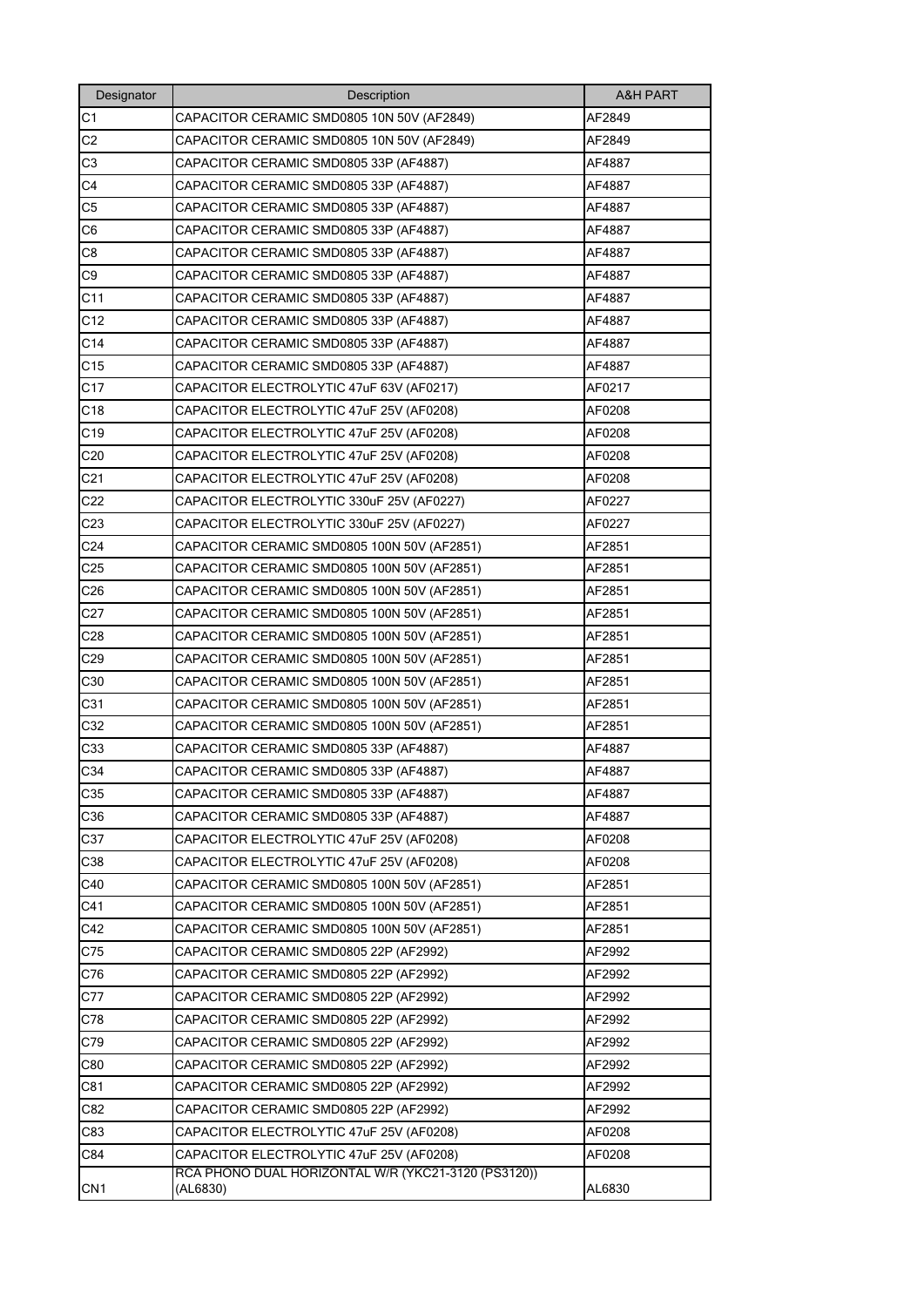| CN <sub>2</sub> | RCA PHONO DUAL HORIZONTAL W/R (YKC21-3120 (PS3120))<br>(AL6830) | AL6830 |
|-----------------|-----------------------------------------------------------------|--------|
| CN <sub>3</sub> | JACK SOCKET HORIZONTAL 6 PIN HEADPHONE()loco (AL6893)           | AL6893 |
| CN <sub>4</sub> | Connector IDC, Molex Type 0.1" Pitch 17x2 pins (AL4345)         | AL4345 |
| CN <sub>5</sub> | Connector IDC, Molex Type 0.1" Pitch 10x2 pins (AL4336)         | AL4336 |
| CN <sub>7</sub> | SIL 5 M STRT LCK (AL4594)                                       | AL4594 |
| <b>CN16</b>     | Connector IDC, Molex Type 0.1" Pitch SIL 3 pins (AL0320)        | AL0320 |
| <b>CN17</b>     | Connector IDC, Molex Type 0.1" Pitch SIL 3 pins (AL0320)        | AL0320 |
| JP7             | JUMP 2 OPTION JUMPER (AL0334)                                   | AL0334 |
| JP8             | JUMP 2 OPTION JUMPER (AL0334)                                   | AL0334 |
| LD1             | LED T1 3mm RED (AE0086)                                         | AE0086 |
| Q1              | TRANSISTOR NPN BC848B (AE3332)                                  | AE3332 |
| Q2              | TRANSISTOR NPN BC848B (AE3332)                                  | AE3332 |
| Q3              | TRANSISTOR PNP BC858B (AE3042)                                  | AE3042 |
| Q4              | TRANSISTOR PNP BC858B (AE3042)                                  | AE3042 |
| Q5              | TRANSISTOR NPN BC848B (AE3332)                                  | AE3332 |
| Q6              | TRANSISTOR PNP BC858B (AE3042)                                  | AE3042 |
| Q7              | TRANSISTOR NPN BC848B (AE3332)                                  | AE3332 |
| Q8              | TRANSISTOR PNP BC858B (AE3042)                                  | AE3042 |
| R1              | RESISTOR CARBON SMD0805 0R0 5% (AC2838)                         | AC2838 |
| R <sub>2</sub>  | RESISTOR CARBON SMD0805 0R0 5% (AC2838)                         | AC2838 |
| R <sub>3</sub>  | RESISTOR CARBON SMD0805 0R0 5% (AC2838)                         | AC2838 |
| R <sub>4</sub>  | <b>RESISTOR CARBON SMD0805 100R 5% (AC3026)</b>                 | AC3026 |
| R <sub>5</sub>  | RESISTOR CARBON SMD0805 100R 5% (AC3026)                        | AC3026 |
| R <sub>6</sub>  | RESISTOR METAL FILM SMD0805 330R 1% (AC3056)                    | AC3056 |
| R <sub>7</sub>  | RESISTOR METAL FILM SMD0805 330R 1% (AC3056)                    | AC3056 |
| R8              | RESISTOR METAL FILM SMD0805 33K 1% (AC3532)                     | AC3532 |
| R <sub>9</sub>  | RESISTOR METAL FILM SMD0805 33K 1% (AC3532)                     | AC3532 |
| R <sub>10</sub> | RESISTOR CARBON SMD0805 47K 5% (AC3035)                         | AC3035 |
| R <sub>11</sub> | RESISTOR CARBON SMD0805 47K 5% (AC3035)                         | AC3035 |
| R <sub>12</sub> | RESISTOR CARBON SMD0805 47K 5% (AC3035)                         | AC3035 |
| R <sub>13</sub> | RESISTOR CARBON SMD0805 47K 5% (AC3035)                         | AC3035 |
| R <sub>18</sub> | RESISTOR METAL FILM SMD0805 10K 1% (AC2841)                     | AC2841 |
| R <sub>19</sub> | RESISTOR METAL FILM SMD0805 10K 1% (AC2841)                     | AC2841 |
| R <sub>20</sub> | RESISTOR METAL FILM SMD0805 10K 1% (AC2841)                     | AC2841 |
| R <sub>21</sub> | RESISTOR METAL FILM SMD0805 10K 1% (AC2841)                     | AC2841 |
| R <sub>24</sub> | RESISTOR METAL FILM SMD0805 10K 1% (AC2841)                     | AC2841 |
| R <sub>25</sub> | RESISTOR METAL FILM SMD0805 10K 1% (AC2841)                     | AC2841 |
| R <sub>27</sub> | RESISTOR METAL FILM SMD0805 10K 1% (AC2841)                     | AC2841 |
| <b>R28</b>      | RESISTOR METAL FILM SMD0805 10K 1% (AC2841)                     | AC2841 |
| R31             | RES SMD 15K 1% 0805 METAL FILM AC5050                           | AC5050 |
| R32             | RESISTOR METAL FILM SMD0805 10K 1% (AC2841)                     | AC2841 |
| R33             | RESISTOR METAL FILM SMD0805 10K 1% (AC2841)                     | AC2841 |
| R35             | RES SMD TF 47R 0.5% 0805 MET (H1Y82LL) (AC6009)                 | AC6009 |
| R36             | RESISTOR METAL FILM SMD0805 4K7 1% (AC3062)                     | AC3062 |
| R37             | RESISTOR METAL SMD0805 8K2 1% (AC5017)                          | AC5017 |
| R38             | RESISTOR METAL SMD0805 8K2 1% (AC5017)                          | AC5017 |
| R39             | RESISTOR CARBON 10R PRE FORMED RADIAL 1/4W 5% (AC5077)          | AC5077 |
| R40             | RESISTOR METAL FILM SMD0805 75R 1% (AC5416)                     | AC5416 |
|                 |                                                                 |        |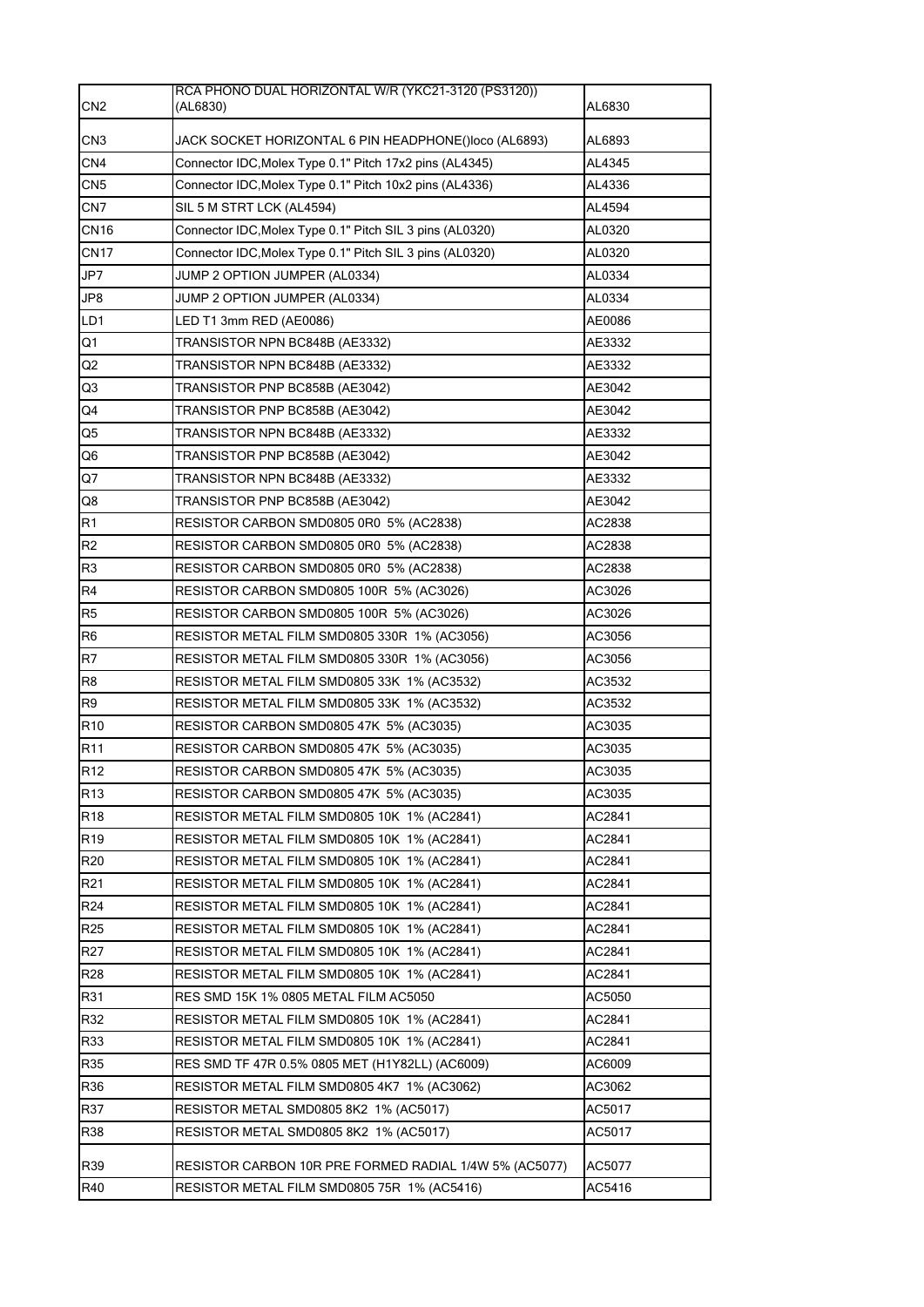| R41             | RESISTOR METAL FILM SMD0805 22K 1% (AC2842)            | AC2842  |
|-----------------|--------------------------------------------------------|---------|
| R43             | RESISTOR METAL FILM SMD0805 22K 1% (AC2842)            | AC2842  |
| R45             | RESISTOR METAL FILM SMD0805 22K 1% (AC2842)            | AC2842  |
| R48             | RESISTOR CARBON SMD0805 5K6 5% (AC4106)                | AC4106  |
| <b>R50</b>      | RESISTOR CARBON SMD0805 5K6 5% (AC4106)                | AC4106  |
| R <sub>54</sub> | RESISTOR SMD NOT FITTED 0805                           | NO PART |
| <b>R55</b>      | RESISTOR CARBON SMD0805 68R 5% (AC4101)                | AC4101  |
| R <sub>56</sub> | RESISTOR CARBON SMD0805 68R 5% (AC4101)                | AC4101  |
| R <sub>57</sub> | RESISTOR CARBON 10R PRE FORMED RADIAL 1/4W 5% (AC5077) | AC5077  |
| <b>R58</b>      | RESISTOR CARBON 10R PRE FORMED RADIAL 1/4W 5% (AC5077) | AC5077  |
| R <sub>59</sub> | RESISTOR CARBON 10R PRE FORMED RADIAL 1/4W 5% (AC5077) | AC5077  |
| R60             | RESISTOR METAL FILM SMD0805 75R 1% (AC5416)            | AC5416  |
| R63             | <b>RESISTOR CARBON SMD0805 100R 5% (AC3026)</b>        | AC3026  |
| R64             | RESISTOR METAL FILM SMD0805 330R 1% (AC3056)           | AC3056  |
| R65             | RESISTOR METAL FILM SMD0805 33K 1% (AC3532)            | AC3532  |
| R66             | RESISTOR METAL FILM SMD0805 10K 1% (AC2841)            | AC2841  |
| <b>R67</b>      | RESISTOR CARBON SMD0805 47K 5% (AC3035)                | AC3035  |
| <b>R68</b>      | RESISTOR CARBON SMD0805 100R 5% (AC3026)               | AC3026  |
| R69             | RESISTOR METAL FILM SMD0805 330R 1% (AC3056)           | AC3056  |
| R70             | RESISTOR METAL FILM SMD0805 33K 1% (AC3532)            | AC3532  |
| R71             | RESISTOR METAL FILM SMD0805 10K 1% (AC2841)            | AC2841  |
| R72             | RESISTOR CARBON SMD0805 47K 5% (AC3035)                | AC3035  |
| R75             | RESISTOR METAL SMD0805 8K2 1% (AC5017)                 | AC5017  |
| R76             | RESISTOR METAL SMD0805 8K2 1% (AC5017)                 | AC5017  |
| <b>R77</b>      | RESISTOR METAL SMD0805 8K2 1% (AC5017)                 | AC5017  |
| R78             | RESISTOR METAL SMD0805 8K2 1% (AC5017)                 | AC5017  |
| R79             | RESISTOR METAL SMD0805 8K2 1% (AC5017)                 | AC5017  |
| <b>R80</b>      | RESISTOR METAL SMD0805 8K2 1% (AC5017)                 | AC5017  |
| R81             | RESISTOR METAL SMD0805 8K2 1% (AC5017)                 | AC5017  |
| <b>R82</b>      | RESISTOR METAL SMD0805 8K2 1% (AC5017)                 | AC5017  |
| R83             | RESISTOR METAL FILM SMD0805 4K7 1% (AC3062)            | AC3062  |
| R84             | RESISTOR METAL FILM SMD0805 4K7 1% (AC3062)            | AC3062  |
| R85             | RESISTOR METAL FILM SMD0805 4K7 1% (AC3062)            | AC3062  |
| R86             | RESISTOR METAL FILM SMD0805 4K7 1% (AC3062)            | AC3062  |
| R87             | RESISTOR METAL FILM SMD0805 4K7 1% (AC3062)            | AC3062  |
| R88             | RESISTOR METAL FILM SMD0805 4K7 1% (AC3062)            | AC3062  |
| R89             | RESISTOR METAL FILM SMD0805 4K7 1% (AC3062)            | AC3062  |
| <b>R90</b>      | RESISTOR METAL FILM SMD0805 4K7_1% (AC3062)            | AC3062  |
| <b>R91</b>      | RESISTOR CARBON SMD0805 47R 5% (AC3036)                | AC3036  |
| R92             | RESISTOR CARBON SMD0805 47R 5% (AC3036)                | AC3036  |
| R93             | RESISTOR CARBON SMD0805 47R 5% (AC3036)                | AC3036  |
| R94             | RESISTOR CARBON SMD0805 47R 5% (AC3036)                | AC3036  |
| R95             | RESISTOR METAL FILM SMD0805 10K 1% (AC2841)            | AC2841  |
| R96             | RESISTOR METAL FILM SMD0805 10K 1% (AC2841)            | AC2841  |
| SW1             | SWITCH DPDT WMF LATCHING (AL6824)                      | AL6824  |
| U1              | IC SMD DUAL OP-AMP RC4580 (AE8921)                     | AE8921  |
| U2              | IC SMD DUAL OP-AMP RC4580 (AE8921)                     | AE8921  |
| U3              | IC SMD DUAL OP-AMP RC4580 (AE8921)                     | AE8921  |
|                 |                                                        |         |